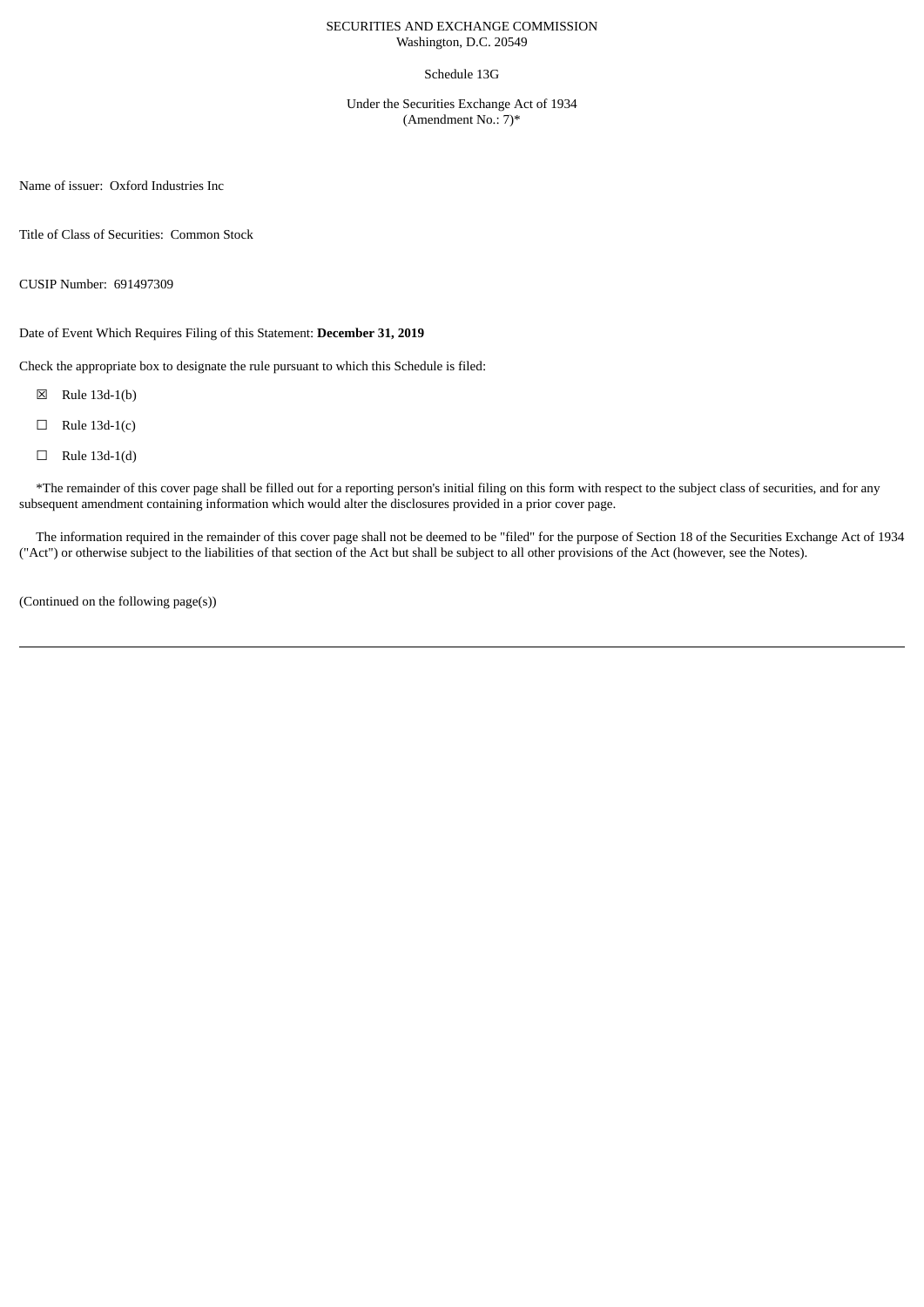1. NAME OF REPORTING PERSON I.R.S. IDENTIFICATION NO. OF ABOVE PERSON

The Vanguard Group - 23-1945930

2. CHECK THE APPROPRIATE [LINE] IF A MEMBER OF A GROUP

A. B.  $X$ 

3. SEC USE ONLY

4. CITIZENSHIP OF PLACE OF ORGANIZATION

Pennsylvania

(For questions 5-8, report the number of shares beneficially owned by each reporting person with:)

5. SOLE VOTING POWER

23,227

6. SHARED VOTING POWER

2,600

7. SOLE DISPOSITIVE POWER

1,715,637

8. SHARED DISPOSITIVE POWER

24,065

9. AGGREGATE AMOUNT BENEFICIALLY OWNED BY EACH REPORTING PERSON

1,739,702

10. CHECK BOX IF THE AGGREGATE AMOUNT IN ROW (9) EXCLUDES CERTAIN SHARES

N/A

11. PERCENT OF CLASS REPRESENTED BY AMOUNT IN ROW 9

10.20%

12. TYPE OF REPORTING PERSON

IA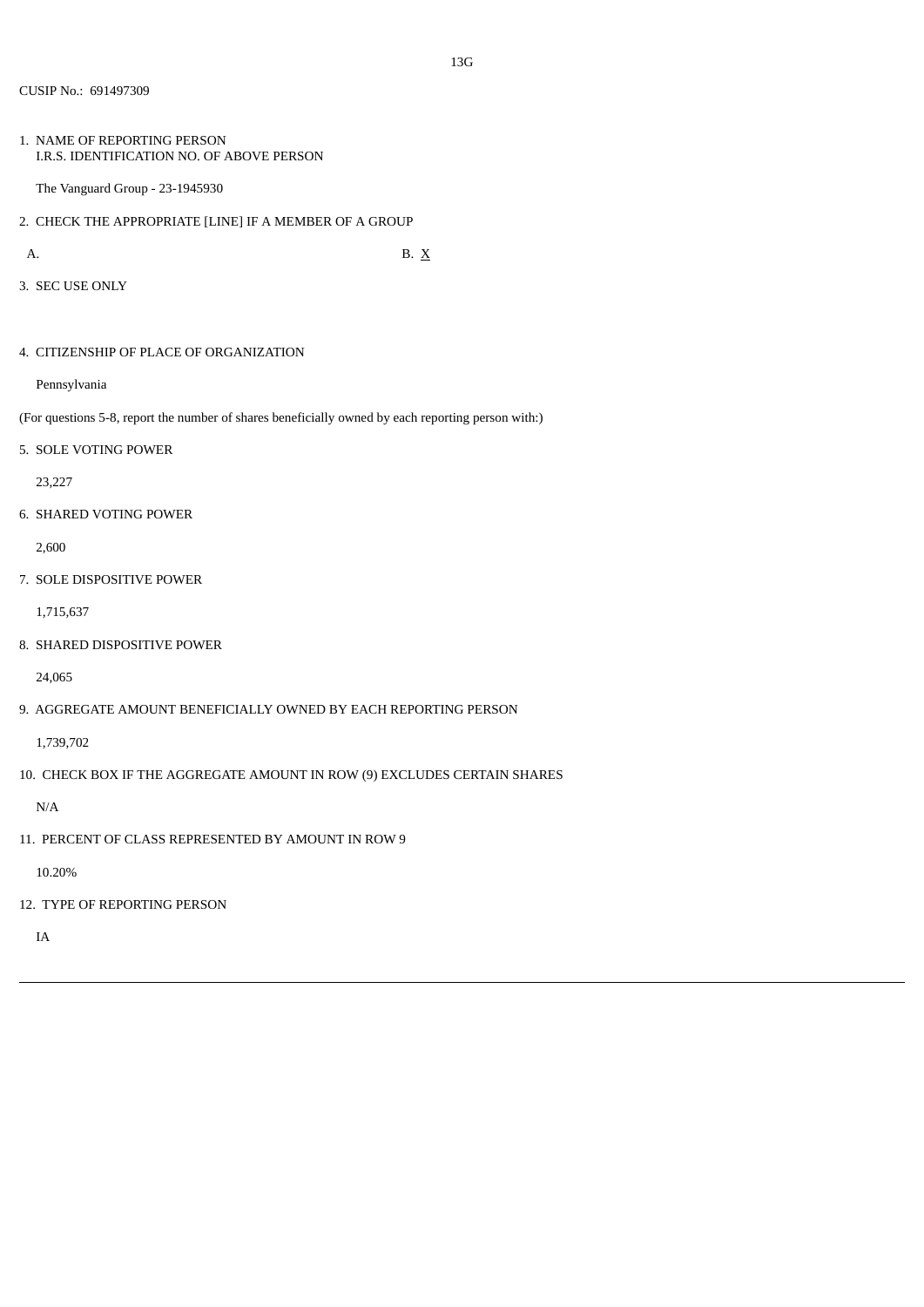### SECURITIES AND EXCHANGE COMMISSION Washington, D.C. 20549

Schedule 13G Under the Securities Act of 1934

Item 1(a) - Name of Issuer:

Oxford Industries Inc

Item 1(b) - Address of Issuer's Principal Executive Offices:

999 Peachtree Street, N.E. Ste. 688 Atlanta, GA 30309

# Item 2(a) - Name of Person Filing:

The Vanguard Group - 23-1945930

## Item 2(b) – Address of Principal Business Office or, if none, residence:

100 Vanguard Blvd. Malvern, PA 19355

### Item 2(c) – Citizenship:

Pennsylvania

## Item 2(d) - Title of Class of Securities:

Common Stock

### Item 2(e) - CUSIP Number

691497309

# Item 3 - Type of Filing:

This statement is being filed pursuant to Rule 13d-1. An investment adviser in accordance with §240.13d-1(b)(1)(ii)(E).

Item 4 - Ownership:

(a) Amount Beneficially Owned:

1,739,702

(b) Percent of Class:

10.20%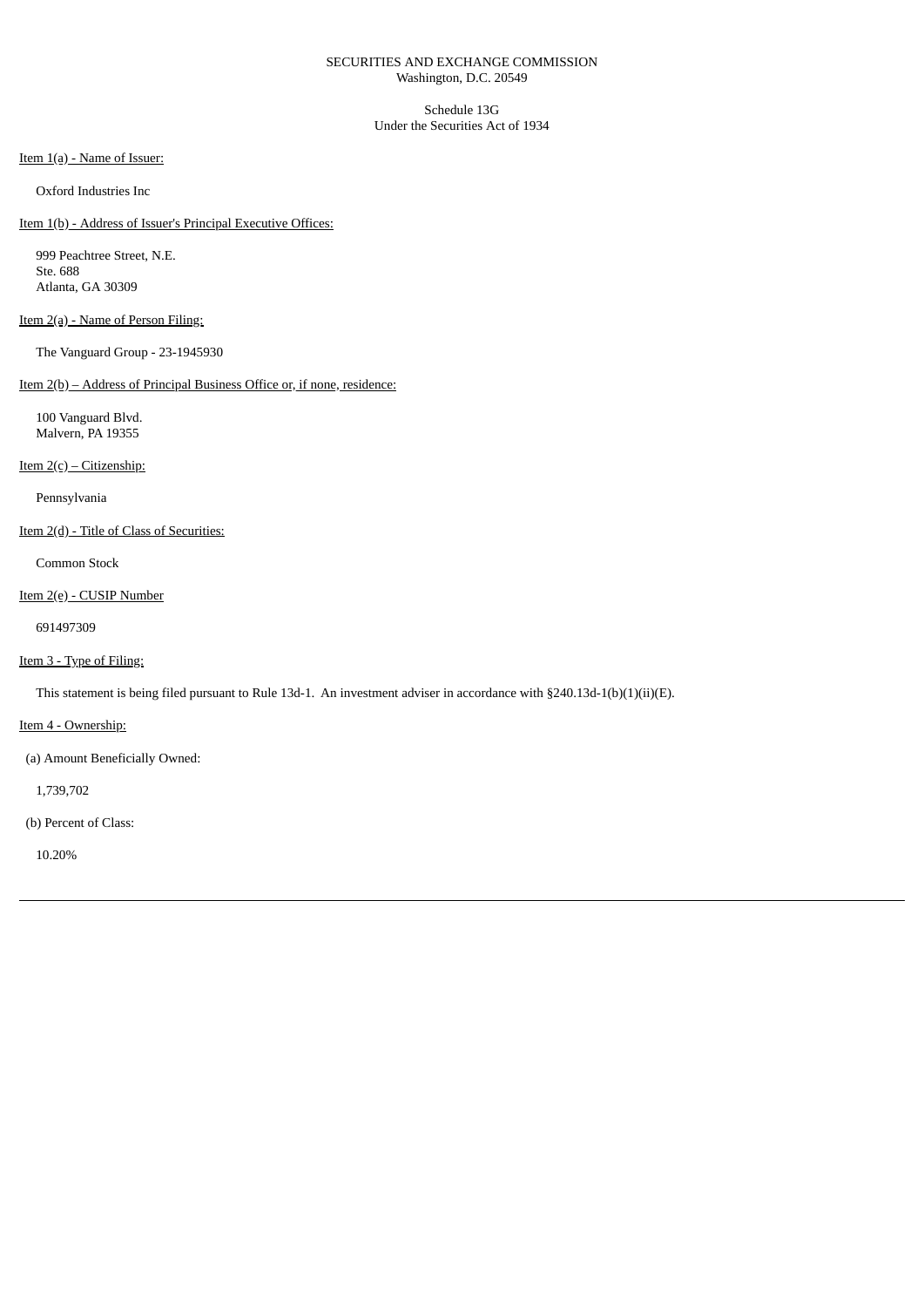- (c) Number of shares as to which such person has:
- (i) sole power to vote or direct to vote: 23,227
- (ii) shared power to vote or direct to vote: 2,600
- (iii) sole power to dispose of or to direct the disposition of: 1,715,637
- (iv) shared power to dispose or to direct the disposition of: 24,065

#### Comments:

### Item 5 - Ownership of Five Percent or Less of a Class:

If this statement is being filed to report the fact that as of the date hereof the reporting person has ceased to be the beneficial owner of more than 5 percent of the class of securities, check the following  $\Box$ 

## Item 6 - Ownership of More Than Five Percent on Behalf of Another Person:

Not applicable

Item 7 - Identification and Classification of the Subsidiary Which Acquired The Security Being Reported on by the Parent Holding Company:

See Attached Appendix A

Item 8 - Identification and Classification of Members of Group:

Not applicable

Item 9 - Notice of Dissolution of Group:

Not applicable

### Item 10 - Certification:

By signing below I certify that, to the best of my knowledge and belief, the securities referred to above were acquired and are held in the ordinary course of business and were not acquired and are not held for the purpose of or with the effect of changing or influencing the control of the issuer of the securities and were not acquired in connection with or as a participant in any transaction having that purpose or effect, other than activities solely in connection with a nomination under §240.14a-11.

### **Signature**

After reasonable inquiry and to the best of my knowledge and belief, I certify that the information set forth in this statement is true, complete and correct.

Date: February 10, 2020

By /s/ Christine M. Buchanan Name: Christine M. Buchanan Title: Principal